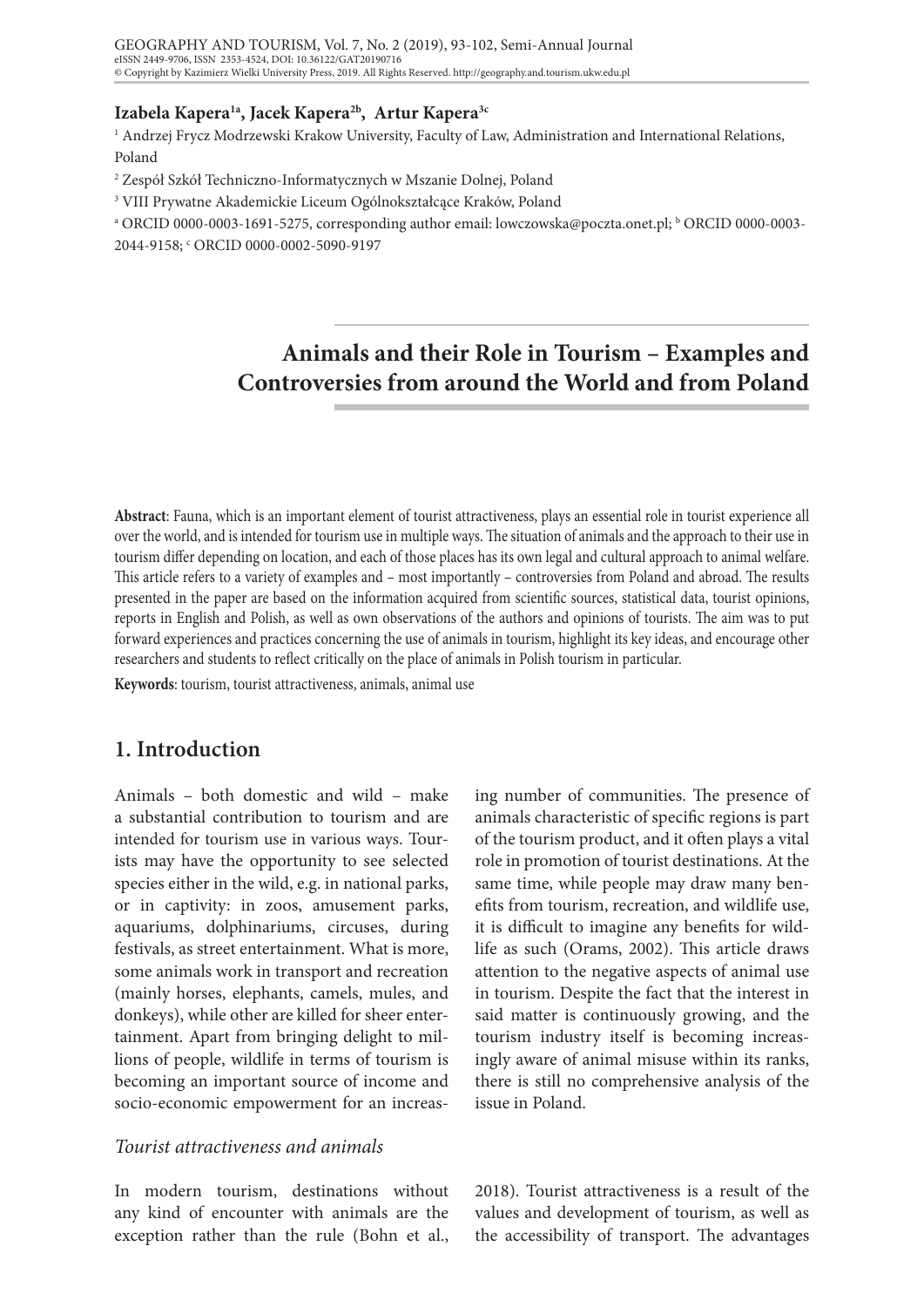include leisure, sightseeing, and specialised qualities. Animals are particularly associated with the second group of values (among which one can find national parks and other forms of nature conservation), together with the third one, in which case they contribute to numerous forms of qualified tourism, such as horse riding, fishing, or hunting. In fact, animals may also help treat diseases, e.g. in equine-assisted therapy. With regard to tourism management (accommodation, catering and accompanying facilities), they are present in each of its components as well. Accommodation facilities, for one, include various establishments, i.a. holiday farms. Here, tourists have the opportunity to observe animals, put them to use, or utilise their products. As an illustration, horses in holiday farms are bred for the purpose of horse and sleigh rides, whereas goats, cows, sheep, and, increasingly, alpacas are used for production of milk or cheese. Additionally, some farms offer petting zoo attractions. Gastronomic facilities

– the second component – usually serve dishes made from meat and animal products, which may also be treated as local delicacies by visiting tourists. In the case of accompanying facilities, the presence of animals characteristic for a given region contributes to the development of the souvenir industry. Then again, it should be noted that certain souvenirs could be regarded as controversial, and import may be prohibited in some places. Not without relevance is also the participation of animals in transport activities. Any trip – apart from being the manner of reaching a chosen destination – can be a tourist attraction on its own. On the other hand, it so transpires that the very presence of animals may hinder the development of tourism as well, especially when it comes to individual tourism in areas where they live in the wild (Berbeka, 2016). One should bear in mind, however, that the opposite situation, i.e. where humans pose a threat to fauna, occurs more frequently.

#### *The problem of animal exploitation in tourism*

In 2018, the total contribution of travel and tourism to GDP amounted to USD8,811.0bn (10.4% of GDP) and led to the direct creation of 122.891.000 jobs (3.8% of total employment) (World Travel & Tourism Council, 2019). It is estimated that visits to wildlife tourist attractions constitute around 20–40% of world tourism in general (Moorhouse et al., 2015). Even though several studies show that at least 560.000 wild animals are currently involved in tourist attractions around the world, the number may, in fact, be much higher (World Animal Protection, p.5) The aforementioned research indicates that welfare or animal welfare abuse takes place in about three in four attractions (World Animal Protection, p.5). The situation

of animals and the approach to their use in tourism vary depending on location, and each of those places has their own legal and cultural approach to animal welfare as such (Tourism Concern, 2017). Table 1 shows ten most cruel wildlife tourist attractions. Furthermore, the list can be expanded by other events where animals die in front of tourists (for instance at the corrida), or die at their very hands, e.g. during animal shootings in Africa, which may cost the visitors a substantial amount of money. By way of illustration, should a tourist go to Namibia for a week to hunt three antelopes, which will later serve as a souvenir in the form of a medallion, they may be charged PLN 28.134 (approximately USD 7.302) (Piasecki, n.d.).

## **2. Methods and research area**

#### **2.1. Research purpose**

The results presented herein are based on the information acquired from scientific sources, statistical data, tourist opinions, reports in English and Polish, as well as observations

made by the authors themselves. The aim was to put forward experiences and practices concerning the use of animals in tourism, highlight its key ideas, and encourage other researchers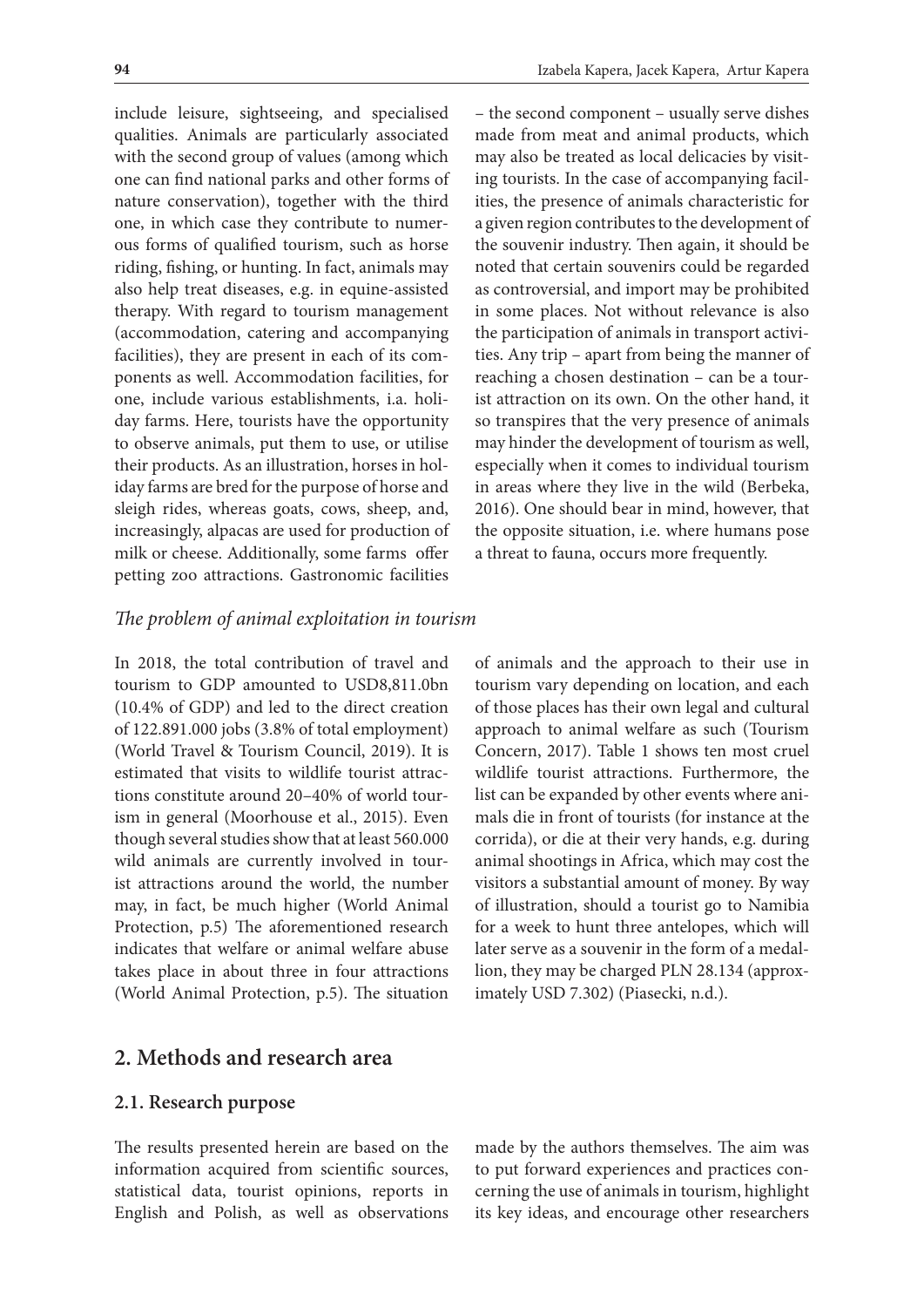**Table 1**. Cruellest animal-based tourist attractions (Based on: World Animal Protection, Checking out of cruelty – How to end wildlife tourism's holiday horrors. https://www.worldanimalprotection.org/sites/default/files/ int\_files/pdfs/checking\_out\_of\_cruelty.pdf)

| Tourist attraction                    | Description                                                                                                                                                                                                                                                                                                                                                                                                                                                                                                                                                                                                                                                                                                                                                                                                                                                   |
|---------------------------------------|---------------------------------------------------------------------------------------------------------------------------------------------------------------------------------------------------------------------------------------------------------------------------------------------------------------------------------------------------------------------------------------------------------------------------------------------------------------------------------------------------------------------------------------------------------------------------------------------------------------------------------------------------------------------------------------------------------------------------------------------------------------------------------------------------------------------------------------------------------------|
| Elephant rides                        | In order to force the elephants to give in to the rides, baby elephants are first taken<br>away from their mothers. The process of breaking their spirit begins through restrain-<br>ing them in small cages, or tying them with either ropes or chains so they can move<br>only when they are allowed to do so. They are often inflicted pain with sharp metal<br>hooks, which can also cause serious injuries, including cuts and infections. In addition,<br>the elephants kept in these conditions have insufficient veterinary care. When it comes<br>to elephant rides, Thailand is the world's leader, but they are also common in other<br>Asian countries and - in recent years - in South Africa.                                                                                                                                                   |
| Tiger selfies                         | Tiger cubs are separated from their mothers fairly early so they can be used as photo-<br>graphic props for many hours. They are bound by chains or kept in small cages with<br>concrete floors. The phenomenon occurs mainly in Thailand, but it is also widespread<br>in other parts of Asia, as well as in Australia, Mexico, and Argentina.                                                                                                                                                                                                                                                                                                                                                                                                                                                                                                               |
| Lion walks                            | In this case, too, the cubs are taken from their mothers at an early age. Then, they are<br>taught their future role and beaten until they learn obedience. The lions are trained to<br>"safely" walk with tourists, and live in captivity for the rest of their lives. The procedure<br>is most evident in South Africa.                                                                                                                                                                                                                                                                                                                                                                                                                                                                                                                                     |
| Bear park tours                       | Sometimes bears are forced to wear clown costumes and perform circus tricks like<br>riding a bike or balancing on a ball. The stress associated with such captive conditions<br>can increase the susceptibility to disease caused by bacterial infections.                                                                                                                                                                                                                                                                                                                                                                                                                                                                                                                                                                                                    |
| Turtle holding                        | A sea turtle farm that serves the role of a tourist attraction is located in the Cayman<br>Islands. Here, the tourists can hold the turtles and even eat them during their visit. Sea<br>turtles experience immense stress when being held, which may weaken their immune<br>system and amplify their susceptibility to disease caused by bacterial infections.                                                                                                                                                                                                                                                                                                                                                                                                                                                                                               |
| Dolphin shows                         | Millions of tourists who visit dolphinariums are often unaware of the cruelty and mal-<br>treatment the dolphins have to endure to perform in the shows. Capturing dolphins<br>usually involves chasing them in fast motor boats and transporting them in nets later<br>on. In many cases, the stress is too great for them to survive and they die during trans-<br>port. The survivors are kept in dolphinariums, whether they were caught in the wild or<br>born in captivity to endure lifelong suffering. They spend their time in spaces no bigger<br>than a swimming pool. In fact, these pools are often cleaned with chlorine, which can<br>cause skin consequences and eye irritation. Additionally, such an environment exposes<br>the dolphins to sunburns, as well as stress-related illnesses resulting in heart attacks<br>and stomach ulcers. |
| Dancing monkeys                       | Many primates are used for street entertainment, and participate in various types of<br>shows. In Thailand, for example, aggressive and painful training makes them walk,<br>behave, and look more human. Dressed in human clothes, they are forced to dance and<br>perform tricks for tourists. As the animal grows, the chain attached to it can penetrate<br>its skin, leading to painful infections and illnesses.                                                                                                                                                                                                                                                                                                                                                                                                                                        |
| Touring civet coffee<br>plantations   | Civets are said to love eating coffee cherries. To produce more civet coffee, farmers<br>started capturing them and keeping them in small, crowded cages. Such unnatural<br>bondage and forced feeding lead to injuries and diseases.                                                                                                                                                                                                                                                                                                                                                                                                                                                                                                                                                                                                                         |
| Charming snakes<br>and kissing cobras | Snakes have been used for street entertainment for many years, even if they are ven-<br>omous and their bites can be fatal to humans. They are usually taken from their natural<br>environment, their venomous canals either clogged or removed often by means of un-<br>sterile equipment, which may cause painful infections and result in the animal's death.                                                                                                                                                                                                                                                                                                                                                                                                                                                                                              |
| Crocodile farms                       | A large number of crocodiles are being bred for their skins, mainly to supply the<br>fashion industry, as well as for their meat. Such farms are now associated with tourism.<br>People go there to see crocodiles, and eat their meat at local restaurants. The condi-<br>tions on said farms are often terrifying, given that the animals live in a place which is<br>overcrowded and devoid of hygiene.                                                                                                                                                                                                                                                                                                                                                                                                                                                    |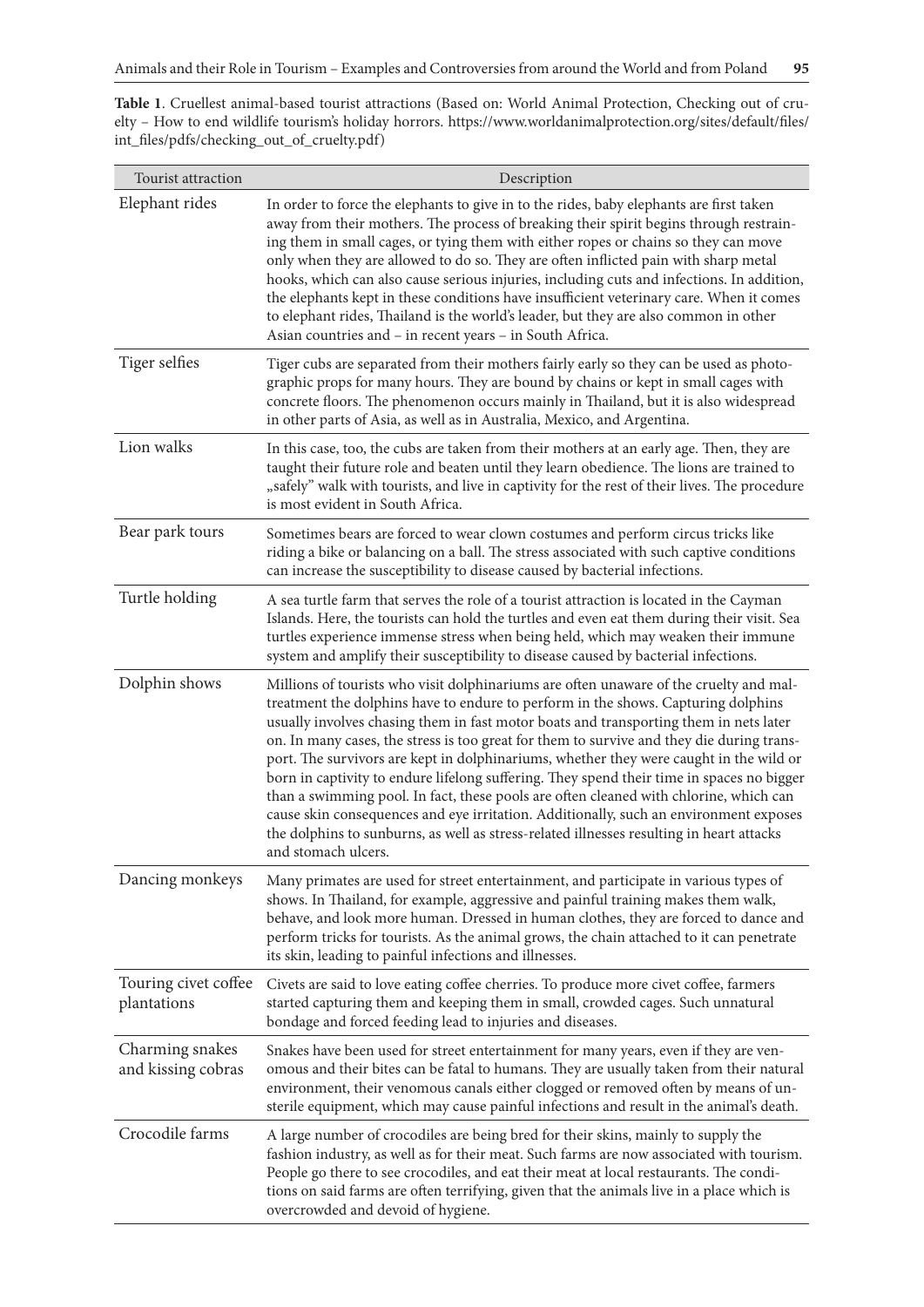and students to reflect critically on the place of animals in tourism as such. Furthermore, the authors hope that this paper will constitute an

important step towards more systematic action in the field of animal protection in Polish tourism.

#### **2.2. Poland – tourist attractiveness in the context of the discussed issue**

In 2018, 85.9 million foreigners came to Poland, including 19.6 million tourists and 66.3 million visitors (GUS, 2019), mainly for the purpose of visiting relatives and friends (Ministerstwo Sportu i Turystyki, 2018). It is difficult to say what percentage of tourists coming to Poland is motivated by the country's natural environment, let alone the presence of animals characteristic of this area, as this issue has not been taken into account in the analyses of tourism so far.

One of the factors determining attractiveness of the area is its tourist value. It emerges that national parks are important in the context of the discussed topic. In fact, there are 23 such parks in Poland, and they cover a total area of 1% (315.1 thousand ha) of the country's territory (GUS, 2018). Those mostly wooded areas are visited by about 11 million tourists every year. What is more, this type of environment allows for various forms of tourism based on contact with animals, one of them being hunting tourism. As specified by the law in Poland, hunting is "protection of game (wildlife) and management of its resources in accordance with the principles of ecology and rational agricultural or forestry holdings or of fisheries" (Ustawa z dnia 13 października 1995 r. Prawo łowieckie). As for hunting tourism offers, they can be particularly easy to find in Poland; for that matter, there are even offices which provide hunter training, proper equipment, etc. Hunting tourism organisers are "representatives or agencies directly or indirectly providing services for tourists interested in hunting (guides, equipment, accommodation, possibility of hunting)" (Europejska Karta Łowiectwa i Różnorodności Biologicznej, 2007). In Poland of 2018, there were 2.558 hunting clubs with 125.137 members (GUS, 2018). The price offer for hunters using commercial hunting services includes catering, hunting arrangements, accommodation in hunting lodgings, together with trophy fees. As an example, shooting a deer amounts to a PLN 2.100 fee (approximately USD 545), whereas a trophy weighing 8 kg and higher costs PLN 10.500.- (approximately USD

2.727) + PLN 42.- for every 0.01 kg over 8.00 kg (Oferta cenowa dla myśliwych, 2018).

Another animal-based tourist attraction that should be mentioned is zoological gardens. According to GUS data, there were 24 of such facilities in Poland in the year 2018 (https://bdl. stat.gov.pl/BDL/dane/podgrup/tablica), and, as stated by Kruszewicz (2014), they attract over 4 million visitors every year. What is more, the total annual turnover can be estimated at no less than PLN 200 million (Kruszewicz, 2014). Pursuant to Nature Conservation Act 2004, animals are bred and maintained in zoos as long as: 1) they are born and raised away from their natural environment; 2) they are unable to survive outside the zoo; 3) it is required by the protection of the population or species, or the implementation of scientific objectives (Ustawa z dnia 16 kwietnia 2004 r. o ochronie przyrody). Regardless of such provisions, the meaning of zoo existence tends to be questioned, and in the case of several zoos and aquariums it is "confirmed that cruel and demeaning performances and activities, known to cause great physical and mental distress, are taking place" (https://www.worldanimalprotection.org/take-action/waza). In this day and age, zoos should switch their focus from traditional animal collections to becoming actual conservation centres, which may constitute both an opportunity and a challenge. Owing to that, their actions could be more efficient through a combination of entertainment and education (Conway, 2000; Tribe, 2004).

Accommodation facilities in which animals are most often seen include the ones in rural areas, together with holiday farms situated therein. In 2018, the number of farm accommodation units with 9 or fewer beds added up to 3,260 (respectively 25.4 thousand beds, and 741.1 thousand beds) (GUS, 2019), and the number of the ones with more than 10 beds amounted to 759 (GUS, 2019). Apart from the accommodation offer, tourists are most likely to have the opportunity to interact with animals in said holiday farms. In addition, Łagowska and Kot (2013) indicate that both the presence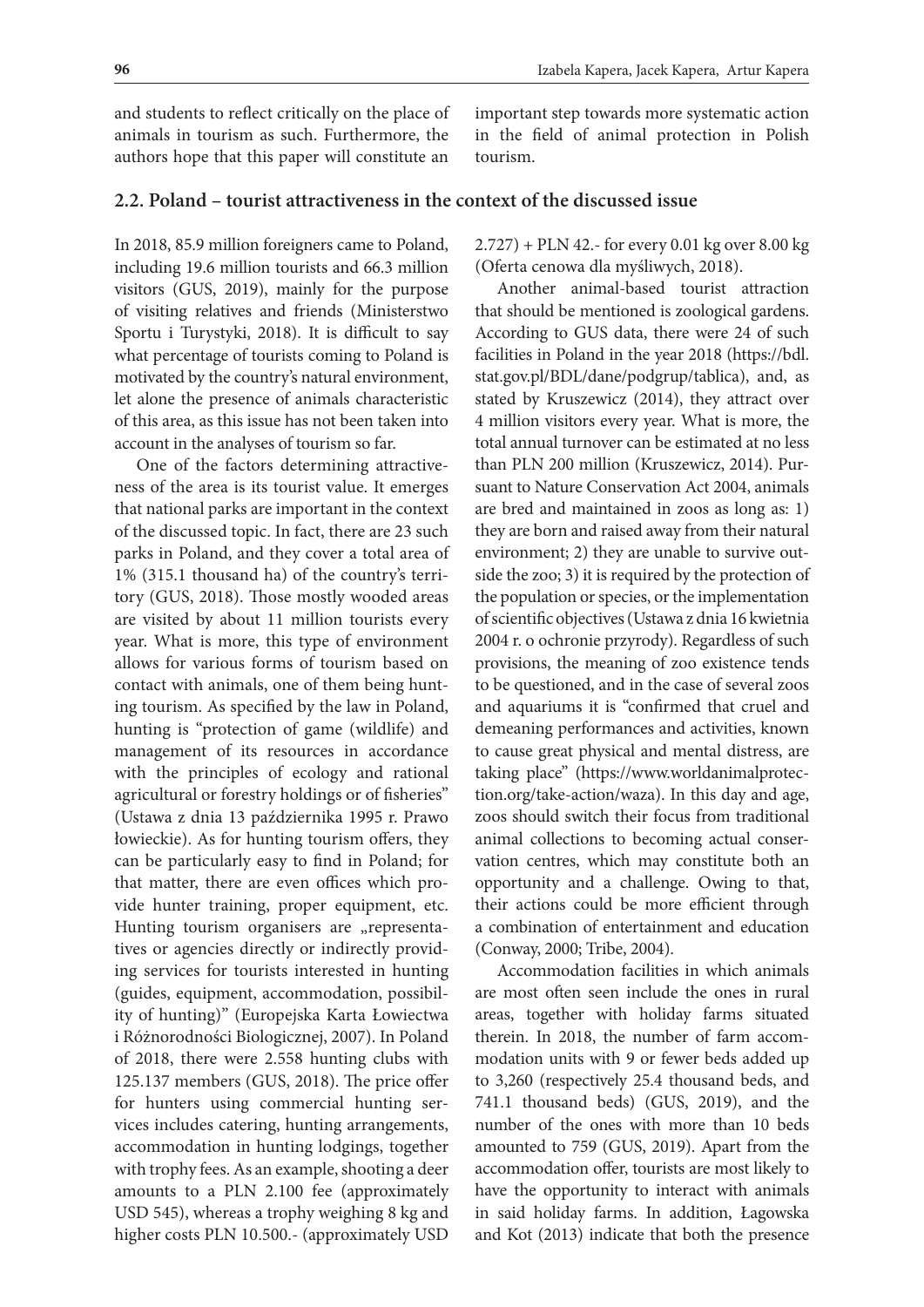of animals involved in tourism attractions and their surroundings increase the attractiveness and quality of recreation in rural areas as such. The authors' research shows that 62.2% of the analysed farms in Lubelskie voivodeship, along with 71.8% of the ones in Podlaskie voivodeship, featured animals. There were mainly fish and horses, followed by common farm animals, and – when it comes to less-known fauna – fallow deer, llamas, ostriches, ornamental poultry, or reindeer (Łagowska and Kot, 2013). Similar research, however, was conducted by Sokół (2015), and it pertained to the tourists in Warmińsko-Mazurskie and Podlaskie voivodeships as well. 70% of tourists visiting farms (most of whom were also interested in horse riding) believed that animals play an important or a very important role in an agritourism, and considered horses and sheep to be most desirable in such a places, as far as farm animals are concerned. In the case of exotic animals, llamas, alpacas, and ostriches were the most frequent answers; as for wildlife, however, it was deer (Sokół, 2015). It should be noted that the majority of farms in both studies offered the following main attractions: observing animals, feeding and caring for them, eating and selling animal products, horse riding, sledding, milking, not to mention equine-assisted-therapy or sheep shearing (to a small extent) (Sokół, 2015). The animals present in 92% of holiday farms in Warmińsko-Mazurskie and 88% of the ones in

Podlaskie voivodeship are used for the purpose of promoting said farms, mainly via the Internet (in over 90% of cases) (Sokół, 2015).

The development of tourism is closely linked to the development of catering facilities, as satisfying hunger and thirst comprises one of the basic traveller needs. Tourists eat in regional restaurants, visit catering establishments, and participate in catering events. Catering is thus an increasingly important instrument in providing new tourism products that ,sell' the ,distinct character' and ,culture' of a given destination, and are a potential antidote to stagnating demand for mass tourism. As such, they are a means of supporting and promoting sustainable tourism as well. Animal meat alone is a relevant part of local gastronomy. Polish cuisine, although not fully appreciated, is rich in recognizable dishes, the most popular ones being pierogi and pork cutlets (Kapera, 2019). In addition to meals, tourists also pay attention to the very interior of local restaurants. Antlers, bones, and skins not only play a role in restaurant furnishing but also in the souvenir industry itself. When browsing internet, kabanos, oscypek, mead, lard or other animal-related products are among the recommended souvenirs from Poland (What is a good gift from Poland, https://www.tripadvisor.com/Show-Topic-g274723-i959-k4302330-What\_is\_a\_ good\_gift\_from\_Poland-Poland.html).

## **3. Results**

#### **3.1. Tourist opinions (zoos and aquariums)**

In Table 2 are the opinions of tourists on the following zoos and aquariums, published on the TripAdvisor website.

In terms of the attractions presented above, it was the Gdynia Aquarium, Parrot House Gdańsk, Parrot House Szczecin, and the Sea Park Sarbsk that received the most negative ratings. The tourists visiting those places usually complain about organisational issues (lack of information in other languages), prices, overcrowding, faulty service, narrow corridors, and the lack of scientific element (i.e. aquarium). Some of them express their opinions straightforwardly: "This place doesn't seem to care about the welfare of the fish at all. Really big fish stuffed

in tiny tanks with barely any room to swim. There are no staff around to monitor visitors behaviour, people were taking flash photography when it clearly stated not to and people were banging on the glass. Also very overcrowded. It does have some interesting content but wish the fish were in bigger tanks. There's a lot of educational displays which would be good for children. But overall I'm not impressed" (https://www. tripadvisor.com/ShowUserReviews-g274726 d1209868-r589928958 Akwarium\_Gdynskie\_ MIR-Gdynia\_Pomerania\_Province\_Northern\_Poland.html). In addition to the remarks mentioned above, tourists also pay attention to other aspects not included in the table.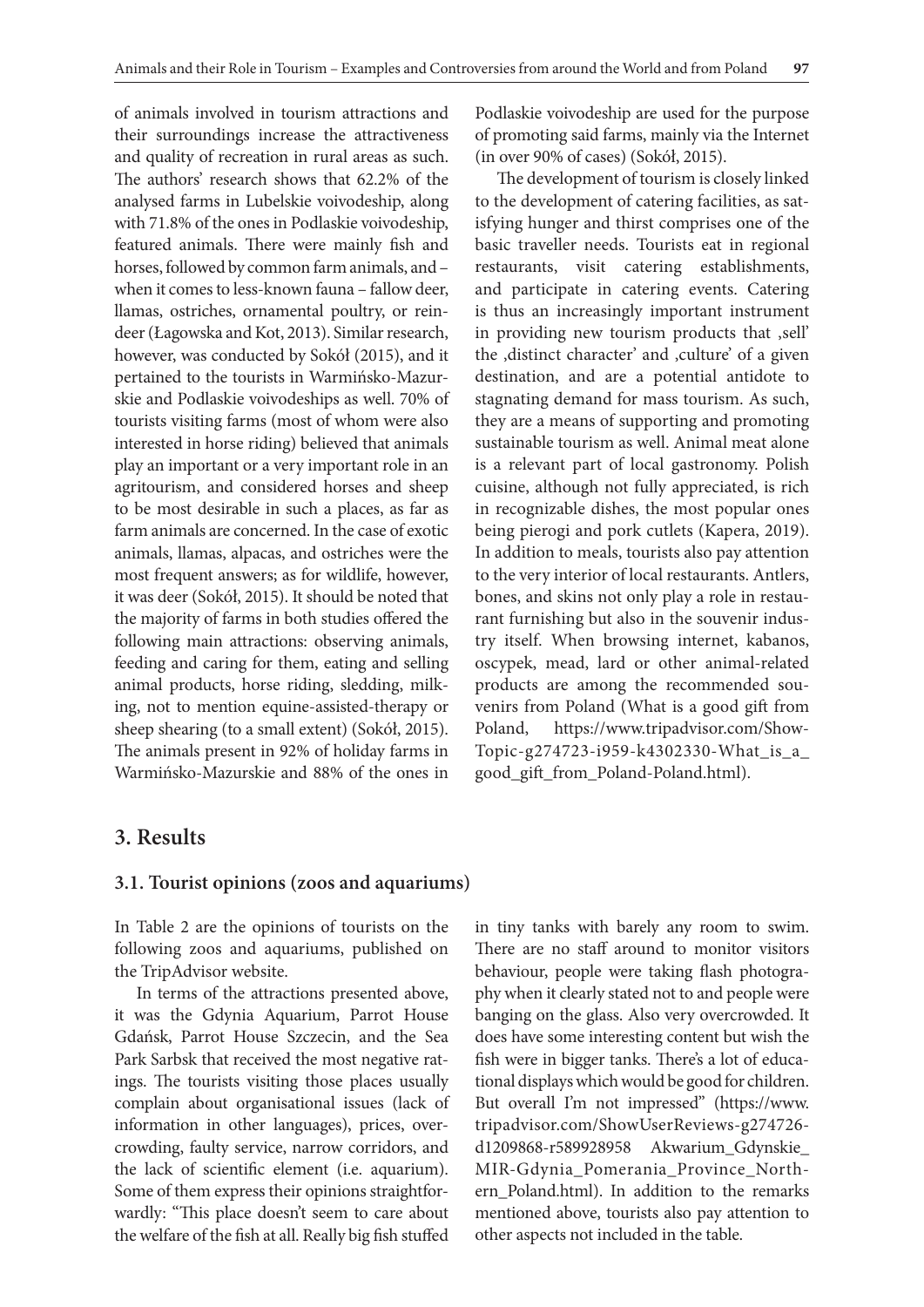|                                         | Number of<br>reviews | Excellent<br>$\%$ | Very good<br>$\%$ | Average<br>$\%$ | Poor<br>$\%$   | Terrible<br>$\%$ |
|-----------------------------------------|----------------------|-------------------|-------------------|-----------------|----------------|------------------|
| Akcent Zoo Białystok                    | 77                   | 51                | 42                | 6               | 1              | $\mathbf{0}$     |
| Gdynia Aquarium MIR                     | 720                  | 28                | 34                | 26              | 8              | $\overline{4}$   |
| Kraków Zoo                              | 489                  | 50                | 34                | 10              | 3              | 3                |
| <b>Butterfly Conservatory Niechorze</b> | 51                   | 58                | 35                | 7               | $\Omega$       | $\mathbf{0}$     |
| Oliwa Zoo Gdańsk                        | 765                  | 55                | 29                | 11              | 3              | $\overline{2}$   |
| Opole Zoo                               | 347                  | 74                | 22                | 3               | 1              | $\mathbf{0}$     |
| Palm House Zielona Góra                 | 98                   | 31                | 45                | 18              | $\overline{4}$ | $\overline{2}$   |
| Dwarf Park Nowa Sól                     | 33                   | 76                | 24                | $\mathbf{0}$    | $\overline{0}$ | $\mathbf{0}$     |
| Parrot House Gdańsk                     | 48                   | 74                | 20                | $\Omega$        | 2              | 4                |
| Parrot House Szczecin                   | 63                   | 72                | 20                | $\overline{4}$  | $\theta$       | 4                |
| Płock Zoo                               | 133                  | 57                | 34                | 7               | 1              | 1                |
| Poznań New Zoo                          | 115                  | 53                | 30                | 10              | $\overline{4}$ | 3                |
| Sea Park Sarbsk                         | 171                  | 59                | 24                | 11              | 2              | $\overline{4}$   |
| Old Zoo Poznań                          | 315                  | 48                | 27                | 19              | 5              | 1                |
| Warsaw Zoo                              | 758                  | 43                | 37                | 15              | 3              | $\overline{2}$   |
| Wrocław Zoo & Africarium                | 2,693                | 69                | 24                | 5               | 1              | 1                |
| Zamość Zoo                              | 95                   | 61                | 32                | 5               | 1              | 1                |
| Zoo & Botanical Garden Toruń            | 64                   | 42                | 49                | 6               | 3              | $\Omega$         |
| Zoo Safari Poddębice                    | 98                   | 38                | 42                | 19              | $\theta$       | $\mathbf{1}$     |
| Zoo Team Wrocław                        | 28                   | 97                | $\mathbf{0}$      | 3               | $\theta$       | $\mathbf{0}$     |

**Table 2**. Zoos and aquariums in Poland as reviewed by the visitors (Authors' own elaboration based on: https:// www.tripadvisor.com/Attractions-g274723-Activities-c48-Poland.html)

## **3.2. Horse carriages to Morskie Oko**

The organisation of transport to Morskie Oko lake constitutes a contentious issue for not only residents and tourists, but also for the media and animal rights activists. As can be read in the weekly Polityka: "In 2003 Jan Gąsienica Roj wrote: 'I address my words mainly to the director of the Tatra National Park and the ones who issue permits and licenses to carriage drivers. For many years, horses have been collapsing of fatigue on the road on the Palenica Białczańska glade. (...) This is probably the only national park in the world where animals are being worked to death'" (Berg, 2018). Then again, the transport services regarding horsedrawn carriages in this area are regulated, and, what is more, one may learn about those regulations on the park's website. Among other things, they read that the maximum number of passengers in said carriage amounts to 12 and 15 people (both besides the carriage driver) up and down the incline respectively (Zarządzenie nr 7/2018, 2018). The Tatra National Park

commissions further analyses nevertheless. However, due to conflicting expert opinions prepared by this very park and pro-animal organisations concerning the equine health situation, it was decided to carry out additional tests with the participation of both parties. Furthermore, the District Court in Zakopane launched trial of two former carriage drivers from the Morskie Oko lake accused of abusing their horses. Meanwhile, the opinions of tourists are divided. Some of them draw attention to the state of the animals: "the horses looked so tired and had no choice in the matter. They seemed very limited in their movement and it genuinely ruined some of the moment for me. I would urge anyone considering the horses to please reconsider as it really doesn't seem fair on them" (https://www.tripadvisor.com/Show-UserReviews-g285710-d286157-r687049354 -Lake\_Morskie\_Oko-Tatra\_National\_Park\_ Lesser\_Poland\_Province\_Southern\_Poland. html).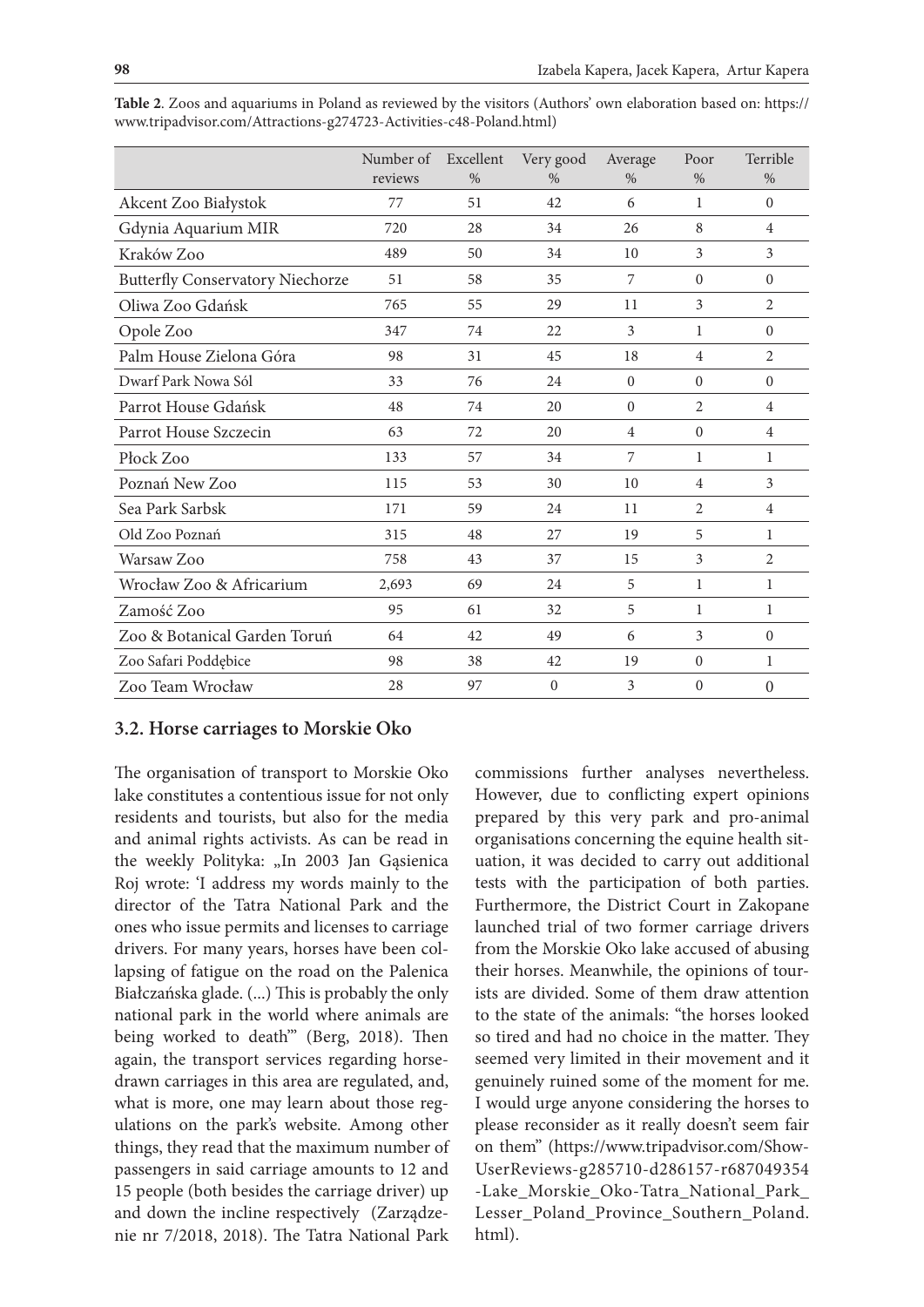#### **3.3. Horse carriages in Kraków**

Apart from the Cloth Hall and St. Mary's Church, horse-drawn carriages are a characteristic element of the Kraków Main Square. They can be hired for weddings or other events, but most often they serve as a means for tourists to sightsee the city. The work of carriage drivers and, above all, horses, has aroused numerous discussions in recent years. The First consider the whole matter a manipulation, and ensure that acts of verbal aggression against the carters will be processed in court. According to the information included on the website, the Association of Kraków Carriage Drivers is in contact with the Mayor of Kraków, Chancellery of the Mayor, Department of Administrative Affairs, Department of Environmental Management, Kraków Agricultural Society, and the University of Agriculture in Kraków. It so transpires that they cooperate in order to discuss and analyse the work of cart horses on an ongoing basis. The results of the analyses allow one to state that the working conditions of those very horses in Kraków during the tests did not differ from those perceived as acceptable for other horse-drawn carriages (Dorożki na Rynku Głównym, 2019). As stated in the document, a maximum of 18 such vehicles may be stationed there, but when combined with the agreements concluded on even and odd days, the activity in this respect may lead to as many as 36 of them in total (Dorożki na Rynku Głównym, 2019). It is also said that only the horses that are healthy, well-nourished, and of good courage and obedience may be harnessed. Moreover, they must also have valid medical and veterinary records. The animals are to be treated gently, and no abuse of whips or other forms of violence is allowed. When the temperature in the shade exceeds 28°C, they need to be given water to drink, and use designated shaded stopping points instead of the fixed ones in the Main Market Square between 1 and 5 p.m. Other than that, the total working time of the horses should not exceed 12 hours a day. The discussion on horse welfare has moved to the Internet, similarly to the issue regarding horse-drawn carriages to Morskie Oko. In most cases tourists recommend this method of sightseeing the city.

## **4. Discussion**

#### **4.1. Interest and necessity of tourist education**

Juxtaposition of the issues mentioned above shows that animal welfare is important for a definite minority of tourists. In fact, according to the results of a certain study, a small proportion of tourists "respond to the welfare status of the subject animals, but typically 80% or more will not" (Moorhouse et al., 2015), which confirms said statement. The opinions of tourists themselves seem not to be sufficient enough to have any impact on the use of animals in tourism, which points to an urgent need for regulation in the form of either an accreditation system or policy instrument certification. Other than that, wildlife attractions worldwide should be supervised and adequately sanctioned by particular agencies. Educational activities for tourists are also advisable (Moorhouse et al.*,* 2015). The analysis of literature facilitated drawing attention to two real aspects, rarely appearing in the opinions of tourists.

#### **4.2. Travel souvenirs and illegal trade of protected species**

Almost every tourist brings souvenirs from their travels. However, it is not widely known that buying souvenirs offered in various places in the world can contribute to the extinction of rare and protected species of fauna and flora. In order to counteract this problem,

numerous law-regulated restrictions have been introduced. Be that as it may, it becomes apparent that wildlife crime is of no priority for the Polish authorities involved in legislation and enforcement of criminal law and environmental protection (Paquel, 2016).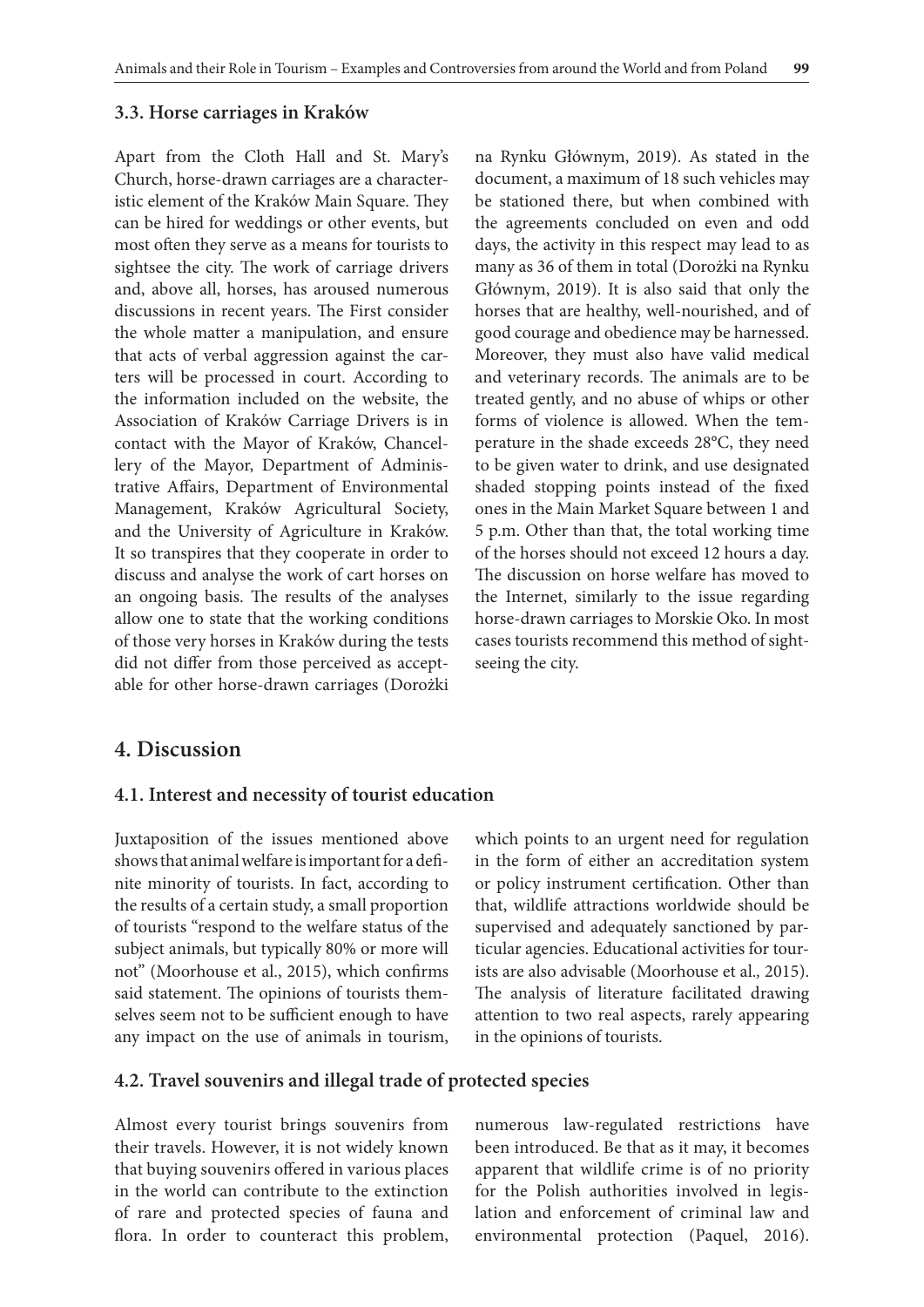Recent findings of regional NGOs indicate that Poland – as far as the central and eastern part of the EU is concerned – is a leader when it comes to the volume of illegal online trade in protected fauna and flora, including illegal import and (re-)export of wildlife. Although the actual scale of the phenomenon is not yet

#### **4.3. Hunting tourism**

The presence of forests makes it possible to practice various forms of tourism based on the presence of animals, one of them being hunting tourism. The moral dimension of hunting was presented, among others, by Skubała (2012), and the information about this type of activity is widely echoed both in scientific publications and on the Internet. Below is a translated quote that appeared on one of the local Internet portals, and then a fragment of the Internet users' statements.

"Jodłownik. 195 hunters from 10 hunting clubs in the area of the Limanowski poviat hunted a total of 98 predators in Sunday's Poviat Predator Hunting. (...) The winning hunting clubs were honoured with: cups, diplomas, and vouchers (...). The prizes were founded by: Poviat Starosty in Limanowa, District Authority of the Polish Hunting Organisation in Nowy Sącz, Limanowa Forest District, gmina Limanowa, gmina Jodłownik (...) (195 myśliwych upolowało 98 drapiezników, 2018, https://limanowa.in/aktualnosci/195-mysliwych-upolowalo-98-drapieznikow/40324).

By October 2019, a total of 88 comments appeared under the published text. Despite

## fully known, it is rumoured that the Customs Service reveals only about 10–15% of illegal trade in protected species (Paquel, 2016). Limited possibilities of law enforcement agencies, lack of a comprehensive vision, and inadequate legislation additionally deepen the problem as such (Paquel, 2016).

the fact that several Internet users considered such actions to be appropriate, the majority of opinions shows a negative attitude towards the described practice.

The following reader's comment may testify to the fact that the topic is controversial: "You must be real screwed up (out of your mind) to kill animals for sport and then boast about it" (195 myśliwych upolowało 98 drapiezników, 2018, https://limanowa.in/aktualnosci/195-mysliwych-upolowalo-98-drapieznikow/40324).

It should be noted that in June 2019 the Polish Hunting Organisation submitted an application to the National Heritage Institute for the inclusion of Polish hunting culture in the national UNESCO List of Intangible Cultural Heritage. The idea of a hunter aroused public opposition, and, as a result, the petition by the name of 'Hunting culture is not our heritage' was signed by nearly 30 thousand people (as of 21.10.2019) (Kultura łowiecka to nie nasze dziedzictwo, https://secure.avaaz. org/pl/community\_petitions/Minister\_Kultury\_i\_Dziedzictwa\_Narodowego\_NIE\_DLA\_ KRWAWEJ\_KULTURY\_LOWIECKIEJ\_1/).

## **5. Summary**

Experts predict that the tourism industry will continue to grow. It is also very likely that the pressure on the natural environment will increase as the tourist traffic increases. Without proper and effective management and protection, this pressure will cause more and more negative effects on animals – a key element of the tourism experience. In accordance with the Nature Conservation Act, care for nature, which is a national heritage and wealth, is a duty of public administration bodies, legal persons, as well as other organisational units and individuals. Meanwhile in Poland, there is a lack of analyses concerning animals working in tourism, and as for education and awareness of said issue in this area – they also need to be improved. We should find ways to control the practices of observing nature, so that tourists can enjoy high quality experience of watching wild animals without detriment to their survival, and the disturbances in the functioning of fauna and flora can be minimised.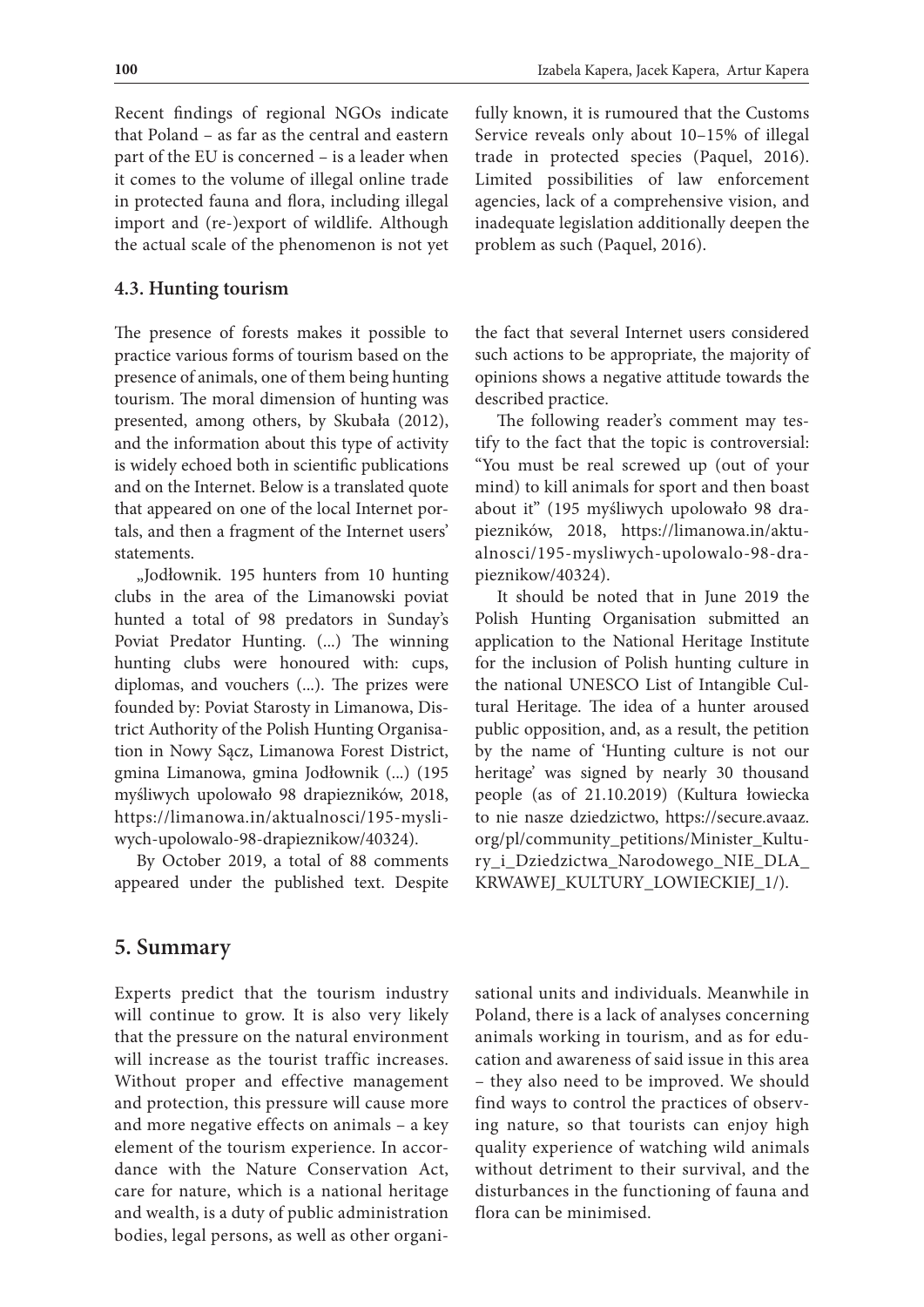## **References**

- Berbeka J., 2016. Znaczenie zwierząt w generowaniu ruchu turystycznego i jego organizacji, Ekonomiczne Problemy Turystyki 1(33), 199-210.
- Berg P., 2018. Kolejny wypadek na Krupówkach. Konie są powoli mordowane, https://www.polityka.pl/tygodnikpolityka/spoleczenstwo/1733056,1,kolejny-wypadek-na-krupowkach-konie-sa-powoli-mordowane.read (Date of access: 22.08.2019) [In Polish].
- Bohn D., García-Rosell J.C., Äijälä M., 2018. Animal-based tourism services in Lapland. University of Lapland, Multidimensional Tourism Institute. https://blogi.eoppimispalvelut.fi/elma/files/2018/01/Animal-based-Tourism-Services-in-Lapland\_Report\_2018.pdf (Date of access: 22.08.2019).
- Conway W., 2000. The changing role of zoos in the 21st century. EAZA News 29, 8–13.
- Europejska Karta Łowiectwa i Różnorodności Biologicznej, 2007. Strasburg, https://ochronaprzyrody.gdos.gov.pl/ files/artykuly/5487/hunting\_pl\_MO\_CLS.pdf (Date of access: 22.08.2019) [In Polish].
- GUS, 2018. Rocznik statystyczny leśnictwa, 2018. Główny Urząd Statystyczny, Warszawa [In Polish].
- GUS, 2019. Turystyka w 2018 r., Główny Urząd Statystyczny, Warszawa [In Polish].
- Kapera I., 2019. The role of local food culture in sustainable tourism development, Geography and Tourism 7(1), 29-39.
- Kruszewicz A., 2014. Ekspertyza odnośnie ogrodów zoologicznych w aspekcie wprowadzenia w Polsce nowych regulacji dotyczących dostępu do zasobów genetycznych i podziału korzyści wynikających z użytkowania tych zasobów w efekcie postanowień Protokołu o dostępie do zasobów genetycznych oraz sprawiedliwym i równym podziale korzyści z użytkowania tych zasobów (tzw. Protokołu z Nagoi) do Konwencji o Różnorodności Biologicznej. Narodowy Fundusz Ochrony Środowiska i Gospodarki Wodnej, Warszawa [In Polish].
- Łagowska B., Kot I., 2013. Znaczenie zwierząt w kreowaniu produktu turystyki wiejskiej w Polsce Wschodniej. Economics and Management 3, 24-34 [In Polish].
- Moorhouse T. P, Dahlsjö C.A.L, Baker S.E, D'Cruze N.C, Macdonald D.W., 2015. The Customer Isn't Always Right—Conservation and Animal Welfare Implications of the Increasing Demand for Wildlife Tourism. PLOS ONE 10(10), 1-15.
- Ministerstwo Sportu i Turystyki, 2018. Charakterystyka przyjazdów nierezydentów do Polski w 2017 roku, https:// www.msit.gov.pl/pl/turystyka/badania-rynku-turystycz/statystyka-komunikaty-i/7834,Wiecej-turystow-zagranicznych-w-Polsce-w-2017-roku.html (Date of access: 22.08.2019) [In Polish].
- Orams M.B., 2002. Feeding wildlife as a tourism attraction: a review of issues and impacts. Tourism Management 23(3), 281–293.
- Paquel K., 2016. Wildlife Crime in Poland. In-depth analysis. European Parliament, Directorate General For Internal Policies, Policy Department A: Economic and Scientific Policy, https://www.europarl.europa.eu/RegData/ etudes/IDAN/2016/578960/IPOL\_IDA(2016)578960\_EN.pdf (Date of access: 22.08.2019) [In Polish].
- Piasecki J., n.y. Poradnik myśliwego-podróżnika, http://argali.pl/wp-content/uploads/2018/12/Poradnik-Namibia. pdf (Date of access: 22.08.2019) [In Polish].
- Skubała P., 2012. Moralny wymiar polowania. [In:] Gwiazdowicz D.J. (Ed.), Problemy współczesnego łowiectwa w Polsce. Oficyna Wydawnicza G&P, Poznań, 151-171 [In Polish].
- Sokół J.L., 2015. Rola zwierząt w tworzeniu produktu turystyki wiejskiej na przykładzie gospodarstw agroturystycznych północno-wschodniej Polski, Ekonomia i Środowisko 3(54), 124-136 [In Polish].
- Tourism Concern, 2017. Animals in Tourism, Research briefing, 2017. Touriam Concern, https://www.tourismconcern.org.uk/wp-content/uploads/2016/02/Animals-in-Tourism-lWeb-FINAL.pdf (Date of access: 22.08.2019).
- Tribe A., 2004. Zoo tourism. [In:] *Higginbottom K. (Ed.), Wildlife tourism*: *impacts, management* and *planning, Common Ground Publishing* [for] CRC for Sustainable *Tourism,* Australia, 35-56.
- Ustawa z dnia 13 października 1995 r. Prawo łowieckie, Dz. U. 1995 Nr 147 poz. 713 z póź. zm. [In Polish].
- Ustawa z dnia 16 kwietnia 2004 r. o ochronie przyrody, Dz. U. 2004 Nr 92 poz. 880 z póź, zm. 195 [In Polish].
- World Animal Protection, Checking out of cruelty, How to end wildlife tourism's holiday horrors. https://www. worldanimalprotection.org/sites/default/files/int\_files/pdfs/checking\_out\_of\_cruelty.pdf (Date of access: 22.08.2019).